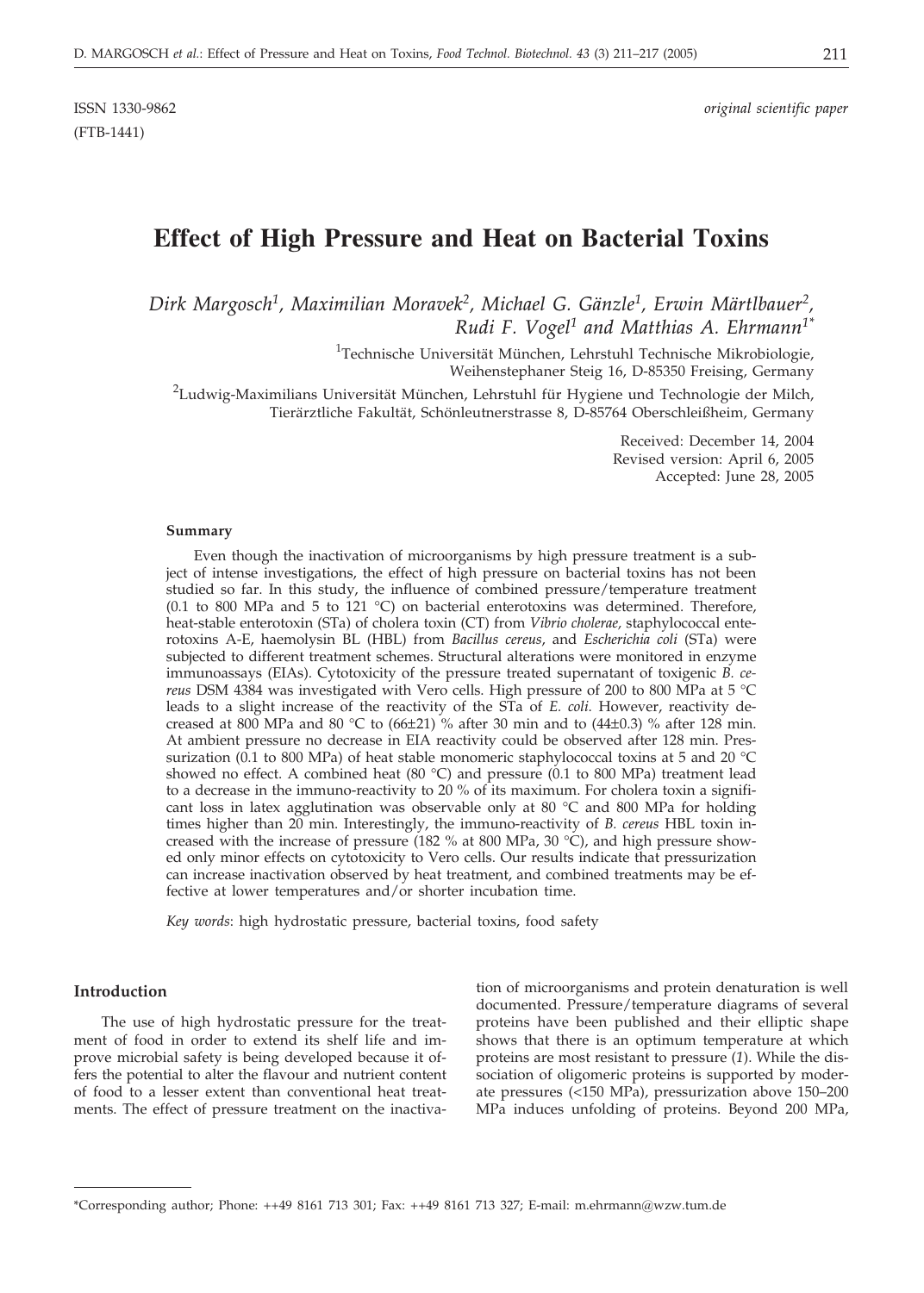significant tertiary structure changes are observed and at higher pressures (above 300–700 MPa) secondary structure changes take place, leading to non-reversible denaturation (*2*). However, the secondary structure of green fluorescent protein (27 kDa) is not influenced by pressures even up to 1300 MPa (*3*), indicating that protein structures may be very pressure resistant. Although the effect of pressure treatment on food relevant enzymes as peroxidase and polyphenol oxidase are available (*4,5*), the effect of high pressure on bacterial toxins has not been studied.

Enterotoxins of *Staphylococcus aureus*, *Bacillus cereus*, *Vibrio cholerae* and pathovars of *Escherichia coli* are an important cause of a variety of diseases. Thermal stability of these proteins was used to classify them as heat- -labile or heat-stable. However, the effect of combined pressure/temperature treatment on these differently heat- -stable toxins is not known.

For more than 40 years, *B. cereus* has been recognized as a causative agent of food poisoning (*6*). It is known to cause two different types of food poisoning (*7*). The vomiting type of intoxication is caused by an emetic toxin produced by growing cells in the food (*8*). The emetic toxin, named cereulide, has a molecular mass of 1.2 kDa and remains active after heat treatment at 121 °C for 90 min, and stable at pH=2–11 (*9*). The diarrheal type is caused by various heat-labile enterotoxins. Treatment at 56 °C for 10 min leads to a complete loss of their biological activities (*10,11*). They are produced during vegetative growth of *B. cereus* in the small intestine (*7,8*). The most extensively studied enterotoxin is haemolysin BL (HBL), containing the protein components B (37.5 kDa),  $L_1$  (38.2 kDa) and  $L_2$  (43.5 kDa).

One of the main causes of food poisoning in North America is the ingestion of staphylococcal enterotoxins (SEs) produced by certain strains of *S. aureus* (*12*). Various SEs are recognized by the use of serological methods: A, B, C1, C2, C3, D, E, F, G, H, I and J (*9*). Heat stability is one of the most important properties of SEs in terms of food safety (*1*). Normal cooking times and temperatures are unlikely to completely inactivate the toxins SEA, SEB, and SEC (*13*). At 120 °C, the three toxins are completely inactivated in 20 to 30 min (*14*). Staphylococcal food-borne diseases are characterized by a short incubation period (2 to 6 h) after ingestion of preformed toxins, followed by nausea, vomiting, abdominal pain, and diarrhea (*1*). SEs are single polypeptides of approximately 25 to 28 kDa, have an overall ellipsoidal shape, and are folded into two unequal domains containing a mixture of  $\alpha$  and  $\beta$  structures (15).

*E. coli* is a common commensal organism of the normal microflora in the intestinal tract of humans and warm–blooded animals. Most strains are non-pathogenic; however, some isolates, which were categorized by mechanisms of pathogenicity virulence properties, clinical syndromes, and distinct O:H serotypes, cause diarrhea. Enterotoxigenic *E. coli* (ETEC) strains colonize the surface of the small bowel mucosa and cause diarrhea through the action of two types of enterotoxins, heat- -stable enterotoxins (STs), and heat-labile enterotoxins (LTs), whereby only ST, or LT, or both LT and ST may be expressed. STs are small, monomeric toxins that contain multiple cysteine residues, whose disulfide bonds account for the heat stability of these toxins. While STa is an 18- or 19-amino-acid peptide with a molecular mass of aproximately 2 kDa, the LTs of *E. coli* are oligomeric toxins of aproximately 86 kDa, composed of one 28 kDa A subunit and five identical 11.5 kDa B subunits that are closely related in structure and function to the cholera enterotoxin (CT) expressed by *V. cholerae* (*16*) and therefore have similar antigenic structures (*17*). CT is the toxin responsible for severe, choleralike disease in epidemic and sporadic forms. It is produced after vibrios have colonized the epithelium of the small intestine (*9*). Clinical disease is characterized by the passage of voluminous stools of rice water character that rapidly lead to dehydration (*18*).

It was the aim of this study to determine the effect of combined pressure/temperature treatment of enterotoxins from *S. aureus*, *B. cereus*, *V. cholerae* and *E. coli* (STa) on their reactivity in enzyme immunoassays (EIAs). Cytotoxicity of the pressure treated supernatant of toxigenic *B. cereus* DSM 4384 was investigated in order to compare its toxicity with the results obtained by the immunoassay.

#### **Materials and Methods**

### *Detection of the L2 components of the HBL complex*

*B. cereus* DSM 4384 was grown at 32 °C in CYG medium (19) containing caseine  $2\%$ , yeast 0.6 %, (NH<sub>4</sub>)<sub>2</sub>SO<sub>4</sub> 0.2 %, K<sub>2</sub>HPO<sub>4</sub> 1.4 %, KH<sub>2</sub>PO<sub>4</sub> 0.6 %, sodium citrate 0.1  $\%$  and MgSO<sub>4</sub> 0.2  $\%$  supplemented with glucose 1  $\%$  for 6 h. EDTA (1 mM) was added at the time of harvesting. Cell-free supernatants, obtained by centrifugation (10 000  $\times g$  at 4 °C for 20 min), followed by filtration through  $0.2$ - $\mu$ m-pore Millipore filters, were used in the enzyme immunoassay (EIA). For the determination of L2 component of the HBL in cell-free supernatants, the microtiter plates were coated with serial dilutions of the supernatants. The enzyme immunoassay, based on monoclonal antibodies, was performed according to Dietrich *et al.* (*20*). The antibodies 1A12 and 8B12 were specific for the L2 component. Free protein binding sites of the plates were blocked with phosphate-buffered saline containing sodium caseinate (30 g/L) for 30 min. Subsequently, 100  $\mu$ L of the respective purified monoclonal antibody (2) µg/mL) were added, and the plates were developed as described in Dietrich *et al.* (*20*). Data are presented as means of three independent experiments and error bars indicate standard deviation. An untreated sample was used as a control, representing 100 % reactivity, and a dilution of 1:320 gave absorbance values at 450 nm of 1.12, 0.96, and 0.94, respectively.

#### *Determination of the cytotoxicity*

Cytotoxicity of the cell-free supernatants was determined by measuring cell proliferation and cell viability using Vero cells (*20*). Growth medium and diluent consisted of Eagle minimum essential medium (Biochrom KG, Berlin, Germany) with Earle salts supplemented with 1 % calf serum and glutamine 2 mM. The activity was tested as serial dilutions in microtiter plates. Cell-free supernatant (0.1 mL) was added to 0.1 mL of the Vero cells, and the plates were incubated for 24 h at 37  $\degree$ C in a  $CO<sub>2</sub>$  atmosphere 5 %. Cell proliferation reagent WST-1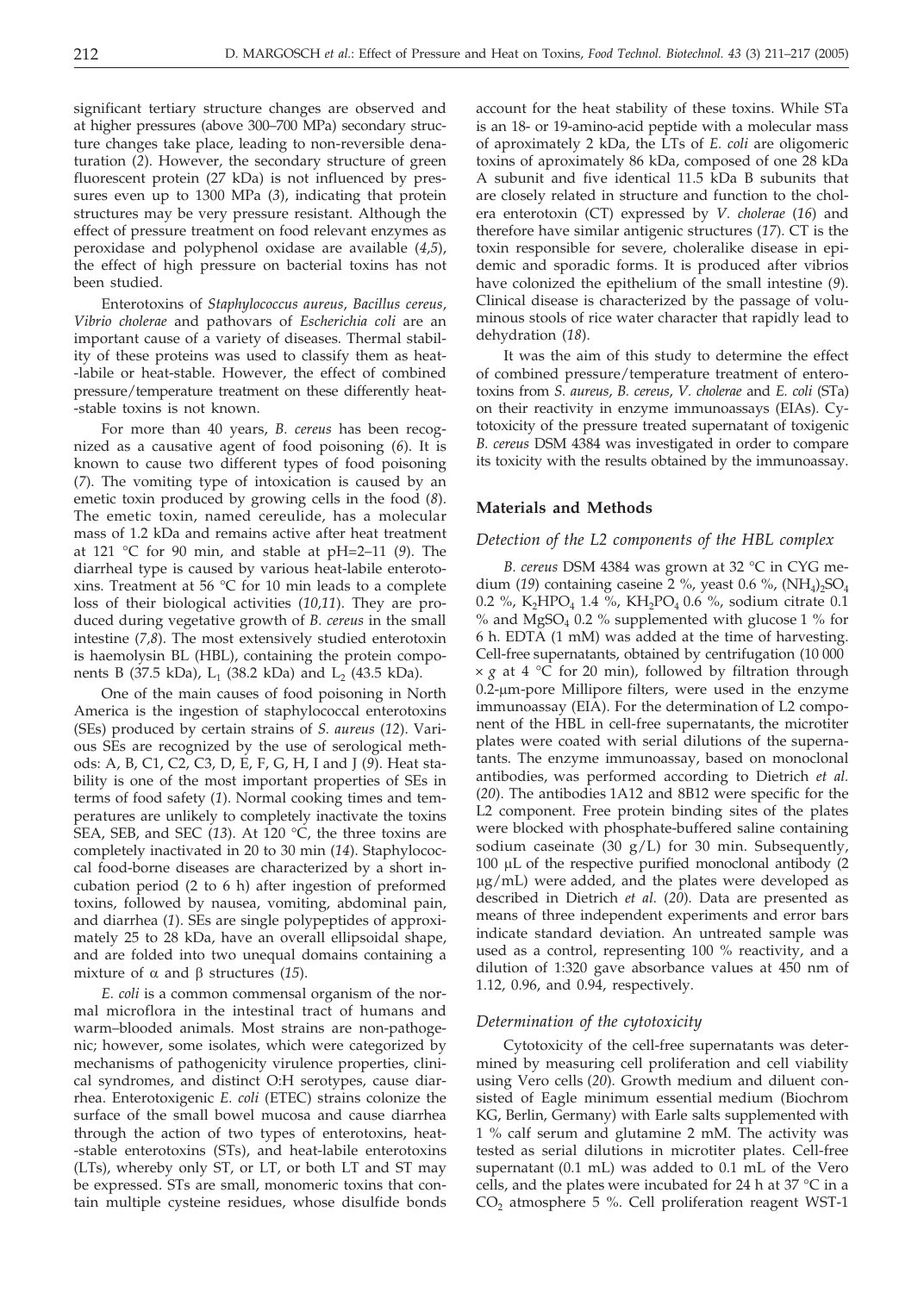(10 µL) (Roche Diagnostics, Mannheim, Germany) was added to 0.1 mL of the above suspension, and the plates were incubated for another hour under the same conditions. The absorbance was determined at 450 nm, and the 50 % inhibitory concentration was calculated as described by Dietrich *et al.* (*20*). Data are presented as means of three independent experiments and error bars indicate standard deviation. An untreated sample was used as control, representing 100 % cytotoxicity, and the dilution that gave a 50 % reduction in the survival rate of the Vero cells was 1:348, 1:575, and 1:758, respectively.

#### *Detection of the staphylococcal enterotoxins*

RIDASCREEN® EIA kits, which utilize five monovalent capture antibodies against SEA to SEE, and a mixture of SET A, B, C, D, and E with a concentration of 2 ng/mL for each toxin, were obtained from R-Biopharm GmbH, Darmstadt, Germany. The toxin mixture was diluted with phosphate buffered saline – PBS (NaH<sub>2</sub>PO<sub>4</sub> $\cdot$ H<sub>2</sub>O 0.55, Na<sub>2</sub>HPO<sub>4</sub>·2 H<sub>2</sub>O 2.85 and NaCl 8.7 (in g/L), and the pH was adjusted to 7.4) to a concentration of 1.4 ng/mL, transferred to 0.5-mL Eppendorf reaction tubes, sealed with silicon stoppers avoiding enclosure of air, and stored on ice until pressure treatment. Afterwards, 400 µL of each sample were diluted with 300 µL of PBS. The enterotoxin assays were performed by the methods recommended by the manufacturers of the kits. Coloured extracts resulting from the enzymatic reactions were measured by determining absorbance at 450 nm with a Spectraflour microtiter plate reader (Tecan, Grödig, Austria). Data are presented as means of two independent experiments and error bars indicate standard deviation. An untreated sample was used as control, representing 100 % reactivity, and gave absorbance values at 450 nm of 1.036 and 1.061 for SEC.

### *Detection of the heat-stable E. coli enterotoxin*

Test kits for the detection of heat-stable *E. coli* enterotoxin by competitive enzyme immunoassay, and *E. coli* heat-stable enterotoxin STa were obtained from Oxoid GmbH, Wesel, Germany. Based on the competitive EIA format, the test uses a synthetic peptide toxin analogue and a monoclonal antibody to ensure specificity. A mass of toxin (10  $\mu$ g) was diluted with 50 mL of TE buffer (10 mM TRIS-HCl, 1 mM EDTA, and the pH was adjusted to 8), transferred to 0.5-mL Eppendorf reaction tubes, sealed with silicon stoppers avoiding enclosure of air, and stored on ice until pressure treatment. Enterotoxin assays were performed by the methods recommended by the manufacturers of the kits. An untreated sample was used as control, representing 100 % reactivity, and gave absorbance values at 485 nm of 0.56±0.1. TE buffer without the added toxin as assay blank showed values of 1.38±0.23. The *A*485nm of the samples was subtracted from that of TE buffer without the added toxin, multiplied by –1 and related to the untreated sample. Data are presented as means of two independent experiments and error bars indicate standard deviations.

### *Detection of Vibrio cholerae enterotoxin*

Test kits for the detection of cholera toxin from *Vibrio cholerae* by reversed latex agglutination, which utilize polyvalent antibodies, and cholera toxin from *Vibrio cholerae* were obtained from Oxoid GmbH, Wesel, Germany. A mass of toxin  $(500 \mu g)$  was diluted with 150 mL of TE buffer, transferred to 2-mL Eppendorf reaction tubes, sealed with silicon stoppers avoiding enclosure of air, and stored on ice until pressure treatment. Enterotoxin assays were performed and classified by the methods recommended by the manufacturers of the kits.

#### *Pressure treatment*

The samples were pressurized at temperatures ranging from 5 to 80 °C and pressures ranging from 0.1 to 800 MPa using a FoodMicroLab equipment (Stansted Fluid Power Inc., Stansted, UK). The compression and decompression rates were 2 MPa/s, the temperature of the pressure cell was maintained by a water bath and monitored by a thermocouple in the autoclave. The internal volume of pressure vessels was 30 mL and ethanol-castor oil (80:20) was used as pressure transmission fluid. The temperature in the samples rose by approximately 20 °C due to adiabatic heating and the temperature profile for treatments at 80 °C and 600 or 800 MPa are shown in Table 1. Comparable temperature profiles were obtained for treatments with 400 MPa (data not shown). After decompression, the sample tubes were stored on ice until immunological or cytotoxical determination.

Table 1. Pressure-temperature profiles for treatments in buffer at 600 and 800 MPa and 80 °C

|        | $p=600$ MPa |         |  | <i>p</i> =800 MPa |          |         |  |  |  |
|--------|-------------|---------|--|-------------------|----------|---------|--|--|--|
| t/min  | p/MPa       | $T$ /°C |  | t/min             | p/MPa    | $T$ /°C |  |  |  |
| $-5.0$ | 0.10        | 79.9    |  | $-6.7$            | $\Omega$ | 79.3    |  |  |  |
| $-2.5$ | 208         | 93.9    |  | $-4.2$            | 173      | 91.7    |  |  |  |
| $-0.5$ | 439         | 98.9    |  | $-2.2$            | 403      | 98.8    |  |  |  |
| 0.3    | 604         | 101.7   |  | $-1.0$            | 512      | 98.6    |  |  |  |
| 1.0    | 597         | 99.8    |  | $-0.2$            | 621      | 97.9    |  |  |  |
| 2.0    | 592         | 94.0    |  | 0.6               | 816      | 101.0   |  |  |  |
| 3.1    | 589         | 89.3    |  | 1.3               | 809      | 98.4    |  |  |  |
| 4.1    | 588         | 86.3    |  | 2.4               | 804      | 92.9    |  |  |  |
| 6.1    | 588         | 83.3    |  | 4.3               | 801      | 86.2    |  |  |  |
| 8.0    | 587         | 82.1    |  | 6.3               | 800      | 83.2    |  |  |  |
| 11.0   | 588         | 80.1    |  | 9.3               | 800      | 81.6    |  |  |  |

\* 0 min is defined as the time when the maximum pressure level is reached

### *Statistical treatment*

All data shown are means of at least two independent experiments, and error bars indicate standard deviation.

### **Results**

### *Effect of pressurization on the reactivity of heat-stable enterotoxin STa of E. coli in the EIA*

Data were obtained of the smallest of the tested toxins after the combined pressure/temperature treatment for 30 min in the range of 0.1 to 800 MPa at 5 and 80 °C.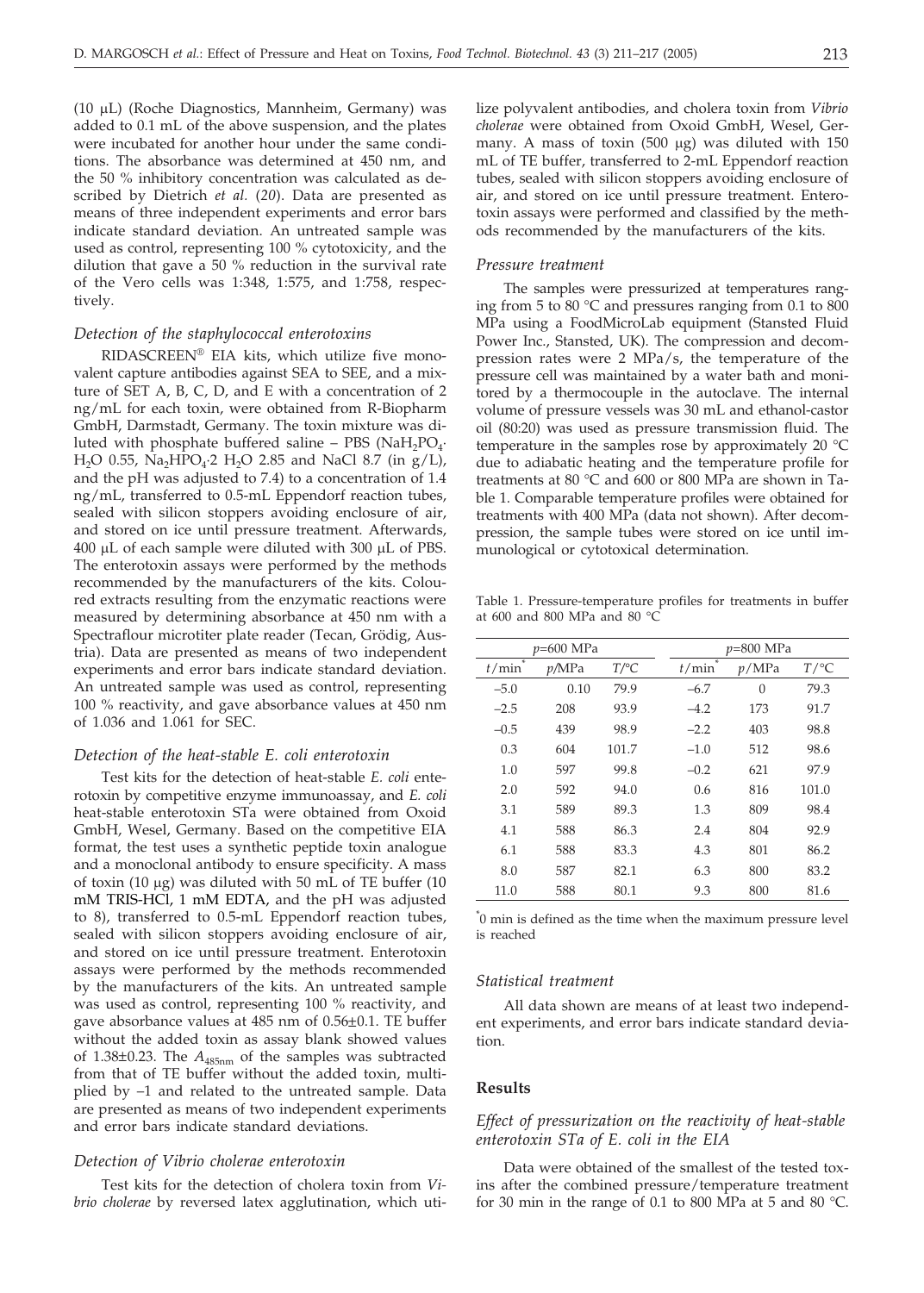Pressurization from 200 to 800 MPa at 5 °C leads to a slight increase of the reactivity. However, reactivity decreased to  $(66\pm21)$  % at 800 MPa and 80 °C (Fig. 1). Furthermore, the reactivity of STa in the EIA was monitored at 80 °C at 0.1 and 800 MPa over a period of 128 min (Fig. 2). At ambient pressure no decrease in EIA reactivity could be observed even after 128 min. Likewise, treatment at 121 °C for 30 min showed no effect (data not shown). In contrast, reactivity decreased at 800 MPa and 80 °C to (44 ±0.3) % after 128 min of pressure holding time.

### *Reactivity of pressurized staphylococcal enterotoxins in EIAs*

One of the most important properties of SEs in terms of food safety is their heat stability. To examine whether these relatively small toxins also exhibit high



**Fig. 1.** Effect of pressurization on the reactivity of heat-stable enterotoxin STa of *E. coli* in the EIA after 30 min at 5 and 80 °C. Data shown are means of two independent experiments and error bars indicate standard deviation. An untreated sample was used as control, representing 100 % reactivity, and gave absorbance values at 485 nm of 0.56±0.1. TE buffer as assay blank showed values of 1.38±0.23



**Fig. 2.** Effect of pressurization on the reactivity of heat-stable enterotoxin STa of *E. coli* in the EIA at 80 °C. Data shown are means of two independent experiments and error bars indicate standard deviation. An untreated sample was used as control, representing 100 % reactivity, and gave absorbance values at 485 nm of 0.56±0.1. TE buffer as assay blank showed values of 1.38±0.23

pressure stability, the effect of combined pressure/temperature treatment on the reactivity of SEA to SEE in the EIA after 30 min at 5 and 20 °C, and after 30 and 120 min at 80 °C was determined. The results for SEC are shown in Fig 3. Pressurization at 5 and 20  $^{\circ}$ C in the range of 0.1 to 800 MPa showed no effect (Fig 3., and data not shown). At ambient pressure EIA reactivity of SEC decreased by 35 % after 30 min and by 63 % after 120 min at 80 °C. Pressure treatment at 80 °C for 30 min in the range of 0.1 to 400 MPa showed a slight increase and from 400 to 800 MPa again a slight decrease in the immuno-reactivity. Pressurization for 120 min at 80 °C had almost no additional effect. Only after 120 min at 800 MPa and 80 °C pressurization leads to a further decrease in reactivity. The effect of pressure on SEA to SEE did not differ (data not shown). However, thermal stability varied strongly. The order of heat resistance at 80 °C was SEA=SEC=SEE>SED>SEB (data not shown).

### *Effect of pressure on the detection of cholera toxin by reversed passive latex agglutination*

The multimeric CT was subjected to combined pressure/temperature treatment for 30 min in the range of 5 to 121 °C and 0.1 to 800 MPa. At 5, 40, and 60 °C and a pressure level from 0.1 to 800 MPa all samples could be classified at a titer of 1:128 as positive  $(+++)$ , so that no difference of the agglutination pattern to the untreated sample could be observed (data not shown). At 80 °C the detectable toxin concentration slightly decreased, leading at 800 MPa to a negative reaction  $(\pm)$  at a titer of 1:128 (Table 2). Therefore, kinetics were determined. Although CT was still detectable after a period of 90 min at 800 MPa and 80 °C, toxin concentration decreased close to the detection limit (Table 3). Incubation at 80 °C and 0.1 MPa for the same period caused no reduction. However, after 30 min at 121 °C the concentration of the detectable cholera toxin decreased under the detection limit.



**Fig. 3.** Effect of pressurization on the reactivity of staphylococcal enterotoxin C in the EIA after 30 min at 20 °C, and after 30 and 120 min at 80 °C. Data shown are means of two independent experiments and error bars indicate standard deviation. An untreated sample was used as control, representing 100 % reactivity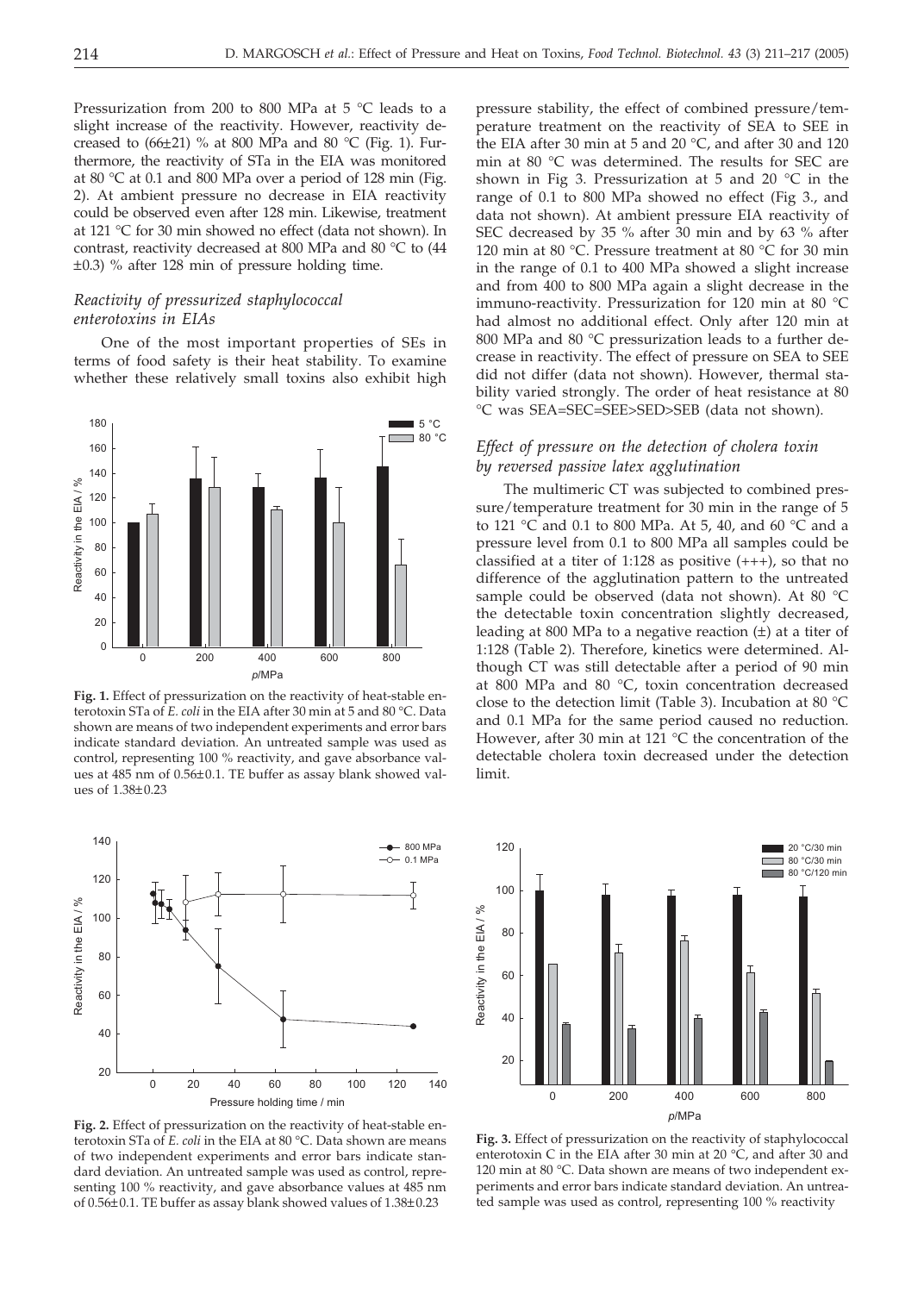| LT/<br>titer | p/MPa    |            |       |         |         |     |  |  |  |
|--------------|----------|------------|-------|---------|---------|-----|--|--|--|
|              |          | $T=121$ °C |       |         |         |     |  |  |  |
|              | 0.1      | 200        | 400   | 600     | 800     | 0.1 |  |  |  |
| 1:2          | $^{+++}$ | $+++$      | $+++$ | $+++$   | $+++$   | 土   |  |  |  |
| 1:4          | $^{+++}$ | $+++$      | $+++$ | $+++$   | $+++$   |     |  |  |  |
| 1:8          | $^{+++}$ | $+++$      | $+++$ | $+++$   | $+++$   |     |  |  |  |
| 1:16         | $+++$    | $+++$      | $+++$ | $+++$   | $+++$   |     |  |  |  |
| 1:32         | $+++$    | $+++$      | $+++$ | $+++$   | $^{++}$ |     |  |  |  |
| 1:64         | $+++$    | $+++$      | $+++$ | $++$    | $^{+}$  |     |  |  |  |
| 1:128        | $+++$    | $++$       | $++$  | $^{++}$ | 土       |     |  |  |  |

Table 2. Detection of *Vibrio cholerae* enterotoxin after combined pressure/temperature treatment for 30 min\*

\*Interpretation of the test results was performed by the methods recommended by the manufacturers of the kit. Results classified as  $(+)$ ,  $(+)$  and  $(++)$  are considered to be positive

### *Reactivity in EIA and cytotoxicity of the supernatant of toxigenic B. cereus after pressure treatment*

The diarrheal type of intoxication of *B. cereus* is caused by multimeric enterotoxins that are characterized as heat-labile. In order to determine the pressure resistance of the largest toxin of our study, the effect of pressure treatment on the reactivity in the EIA of the supernatant of *B. cereus* DSM 4384 was investigated (Fig. 4). EIA reactivity was slightly enhanced as pressure increased. Thereby, the pressure-induced increase was more pronounced at higher temperatures, leading to a maximum reactivity of (182±63) %. Additionally, we determined the cytotoxicity of the samples as a measure of biological activity (Fig. 5). Likewise, pressure treatment had almost no effect on *B. cereus* enterotoxins, but in contrast to the results obtained by the EIA, an increase of the pressure level in the range of 0.1 to 800 MPa at 5 °C resulted in a slight decrease of the toxicity to 81 % at maximum pressure. Even if the temperature was increased up to 30 °C at the same pressure level, no further significant decrease of the toxicity could be observed.



**Fig. 4.** Effect of pressurization at 5, 20 and 30 °C on the reactivity of the supernatant of *B. cereus* DSM 4384 in the EIA after 30 min of pressure holding time. Data shown are means of three independent experiments and error bars indicate standard deviation. An untreated sample was used as control, representing 100 % reactivity



**Fig. 5.** Effect of pressurization at 5, 20 and 30 °C on the cytotoxicity of the supernatant of *B. cereus* DSM 4384 after 30 min of pressure holding time. Data shown are means of three independent experiments and error bars indicate standard deviation. An untreated sample was used as control, representing 100 % cytotoxicity, and the dilution that gave a 50 % reduction in the survival rate of the Vero cells was 1:348, 1:575, and 1:758, respectively

Table 3. Detection of *Vibrio cholerae* enterotoxin after combined pressure/temperature treatment at 80 °C\*

|          | Pressure holding time/min |        |        |        |         |         |         |                          |        |       |             |       |  |
|----------|---------------------------|--------|--------|--------|---------|---------|---------|--------------------------|--------|-------|-------------|-------|--|
| LT/titer | $p=800$ MPa               |        |        |        |         |         |         |                          |        |       | $p=0.1$ MPa |       |  |
|          | 10                        | 20     | 30     | 40     | 50      | 60      | 70      | 80                       | 90     | 30    | 60          | 90    |  |
| 1:2      | $+++$                     | $+++$  | $+++$  | $+++$  | $+++$   | $^{++}$ | $++$    | $^{++}$                  | $^{+}$ | $+++$ | $+++$       | $+++$ |  |
| 1:4      | $+++$                     | $+++$  | $+++$  | $+++$  | $+++$   | $^{++}$ | $^{++}$ | $^{+}$                   | 土      | $+++$ | $+++$       | $+++$ |  |
| 1:8      | $++++$                    | $+++$  | $+++$  | $+++$  | $^{++}$ | $^{+}$  | $^{+}$  | 土                        | -      | $+++$ | $+++$       | $+++$ |  |
| 1:16     | $+++$                     | $+++$  | $+++$  | $+++$  | $++$    | $^{+}$  | $^{+}$  | 土                        | -      | $+++$ | $+++$       | $+++$ |  |
| 1:32     | $+++$                     | $+++$  | $++$   | $++$   | $^{+}$  | 土       | 土       | $\overline{\phantom{0}}$ | -      | $+++$ | $+++$       | $+++$ |  |
| 1:64     | $+++$                     | $++$   | $^{+}$ | $^{+}$ | 土       | -       |         |                          |        | $+++$ | $+++$       | $+++$ |  |
| 1:128    | $++$                      | $^{+}$ | Ŧ.     | 土      |         |         |         |                          |        | $+++$ | $^{++}$     | $++$  |  |

\*Interpretation of the test results was performed by the methods recommended by the manufacturers of the kit. Results classified as  $(+)$ ,  $(+)$  and  $(++)$  are considered to be positive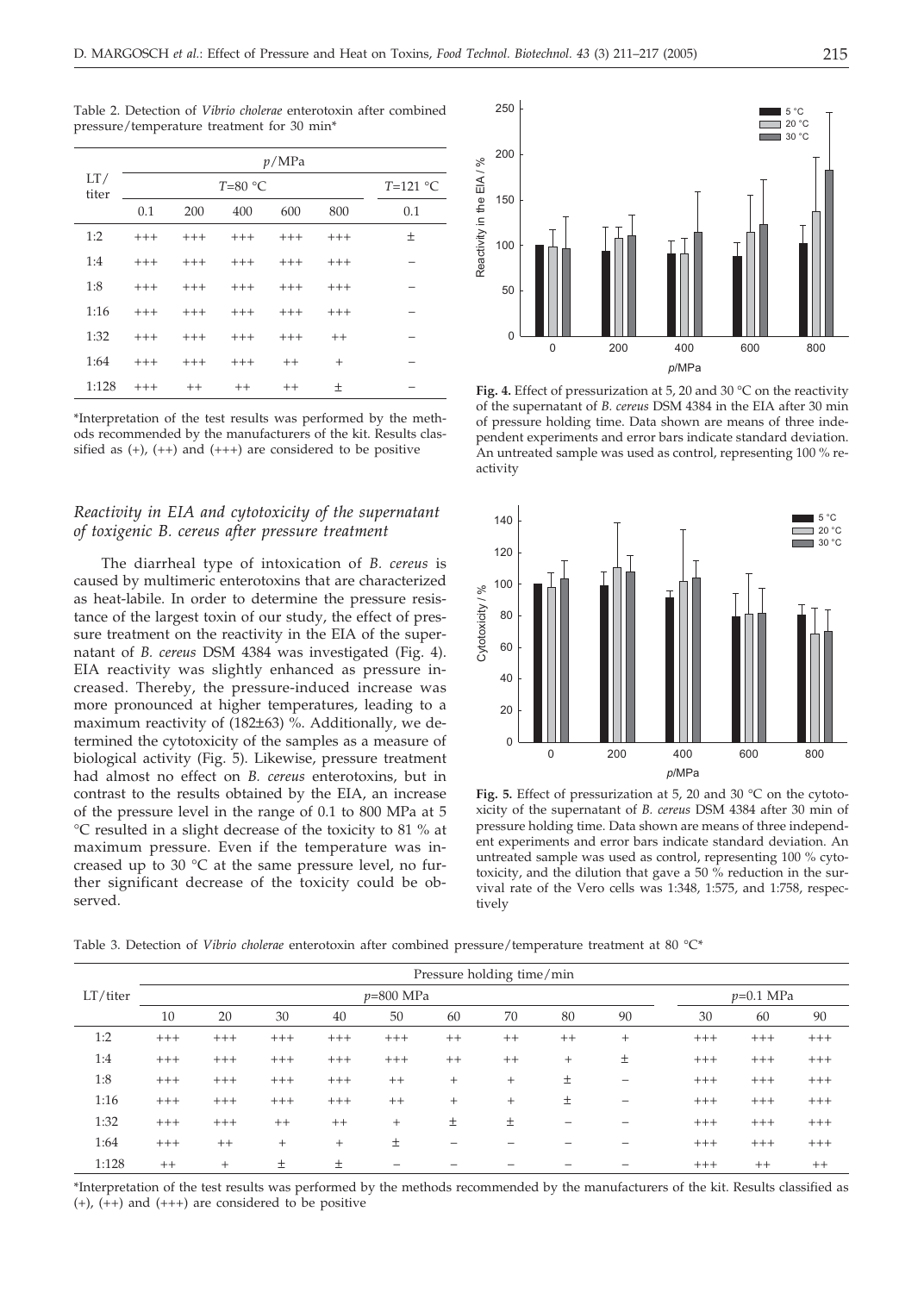#### **Discussion**

As a thermodynamic parameter, pressure has been known for many years to act on biological materials in a different way from temperature (*2*).

The four bacterial enterotoxins chosen show different structures and also resemble different biological activities. SEs are single polypeptides of approximately 25 to 28 kDa (*15*). The enterotoxins of *B. cereus*, *V. cholerae* and *E. coli* are mainly produced in the intestine after the ingestion of food contaminated with the respective bacteria, but if the bacteria have grown to high numbers in the food, production of toxins cannot be excluded. The main reason for the choice of these toxins was that they resemble different secondary structures (see introduction), so one could expect differing effects of high pressure with or without heat treatment.

Summarizing the effects observed on immuno-reactivity in the respective assays, there was no effect of pressurization of up to 800 MPa at ambient (20 °C) or lower (5 °C) temperatures. Some reduction of immuno- -reactivity could be demonstrated when high pressure treatment was combined with a heating step. Particularly for STa (1.2 kDa), a significantly reduced EIA result was obtained using  $80^{\circ}$ C and a pressure of  $800$ MPa, while incubation at 121 °C for 30 min or at 80 °C for 124 min at ambient pressure showed no effect. In contrast, comparatively small effects of pressure and strong effects of heat treatment on SEC (25–28 kDa) could be observed. The different behaviour of the two monomeric proteins indicates that heat and pressure resistance of bacterial toxins do not correlate. Likewise, no correlation was found for the resistance of vegetative cells (*21,22*) and bacterial endospores to pressure and heat, respectively (*23–25*). Furthermore, SEC was stabilized at 80 °C in the middle pressure range. Pressure/ temperature diagrams of other proteins also show that there is an optimum pressure at which proteins are most resistant to heat treatment (*1*).

In a similar way as the monomeric STa, the multimeric cholera toxin (86 kDa) became negative in the RPLA after a combined pressure (800 MPa) and heat (80 °C) treatment for 90 min, whereas this was not observed without pressurization. The additive effect of the temperature rise due to adiabatic heating can be disregarded, as the starting temperature is reached again after a pressure holding time of 11 min (Table 1). As expected (see introduction), heat resistance at 121 °C of STa and CT differed strongly. The concentration of the detectable CT decreased under the detection limit after 30 min. The observed relative high resistance of CT in the RPLA to both, heat and/or pressure treatment, could be explained by the use of polyclonal antibodies.

It can be generally assumed that the loss of immuno-reactivity is mainly due to changes in tertiary structure and that the biological activity should also decrease. Particularly, studies on heat inactivation of SEs widely used the assumption that loss of reaction with the specific antibodies indicates inactivation (*26*). To verify this thesis, the results of an immunoassay of the pressure treated supernatant of toxigenic *B. cereus* were compared to its cytotoxicity. The results of both methods showed that pressurization in the range of 0.1 to 800

MPa at 5, 20 and 30 °C has almost no effect even on the largest toxin of our study (119 kDa). There was, however, a slight increase of the immunoassay result for the L2 component of the HBL enterotoxin complex at 20 and 30  $\degree$ C and a pressure of 800 MPa, whereas the respective cytotoxicity decreased. One explanation for this observation could be that increasing pressure leads to a dissociation of the HBL complex and therefore to a better accessibility of the L2 molecules for the antibodies, which might partly be hidden in the test mixture used for this study under normal conditions. A similar effect is known as antigen retrieval in immunohistochemistry where antibody accessibility is induced *e.g.* by heat (*27*). Oligomeric proteins such as glyceraldehydes-3-phosphate dehydrogenase (GAPDH) from yeast, malate dehydrogenase, and lactate dehydrogenase (LDH) were also found to dissociate through pressure treatment (*28– 31*).

Overall these results indicate that pressure application may increase inactivation by heat treatment and combined treatments may be effective at lower temperatures and/or shorter incubation time. Furthermore, it must be emphasized that no epitope masking of bacterial toxins was observed after pressurization, which admits their detection after pressure based food processing.

#### *Acknowledgements*

The Deutsche Bundesstiftung Umwelt is acknowledged for financial support (Grant No. 13053/20).

### **References**

- *1.* S. Smeller, Pressure-temperature phase diagrams of biomolecules, *Biochim. Biophys. Acta, 1595* (2002) 11–29.
- *2.* V. Lullien-Pellerin, C. Balny, High-pressure as a tool to study some proteins' properties: Conformational modification, activity and oligomeric dissociation, *Innov. Food Sci. Emerg. Technol. 3* (2002) 209–221.
- *3.* C.H. Scheyhing, F. Meersman, M.A. Ehrmann, K. Heremans, R.F. Vogel, Temperature-pressure stability of green fluorescent protein: A Fourier transform infrared spectroscopy study, *Biopolymers, 65* (2002) 244–253.
- *4.* A. Hernández, M.P. Cano, High-pressure and temperature effects on enzyme inactivation in tomato puree, *J. Agric. Food Chem. 46* (1998) 266–270.
- *5.* G. Préstamo, J. Arabas, M. Fonberg-Broczek, G. Arroyo, Reaction of *B. cereus* bacteria and peroxidase enzymes under pressures >400 MPa, *J. Agric. Food Chem. 49* (2001) 2830–2834.
- *6.* E. Ghelardi, F. Celandroni, S. Salvetti, C. Barsotti, A. Baggiani, S. Senesi, Identification and characterization of toxigenic *Bacillus cereus* isolates responsible for two food-poisoning outbreaks, *FEMS Microbiol. Lett. 208* (2002) 129–134.
- *7.* J.M. Jay: *Modern Food Microbiology*, Van Nostrand Reinhold, New York (1992) pp. 501–503.
- *8.* P.E. Granum, T. Lund, *Bacillus cereus* and its food poisoning toxins, *FEMS Microbiol. Lett. 157* (1997) 223–228.
- *9. Food Microbiology: Fundamentals and Frontiers*, M.P. Doyle, L.R. Beuchat, T.J. Montville (Eds.), ASM Press, Washington DC (2001) pp. 373–376.
- *10.* B.A. Glatz, W.M. Spira, J.M. Goepfert, Alteration of vascular permeability in rabbits by culture filtrates of *Bacillus cereus* and related species, *Infect. Immun. 10* (1974) 229–303.